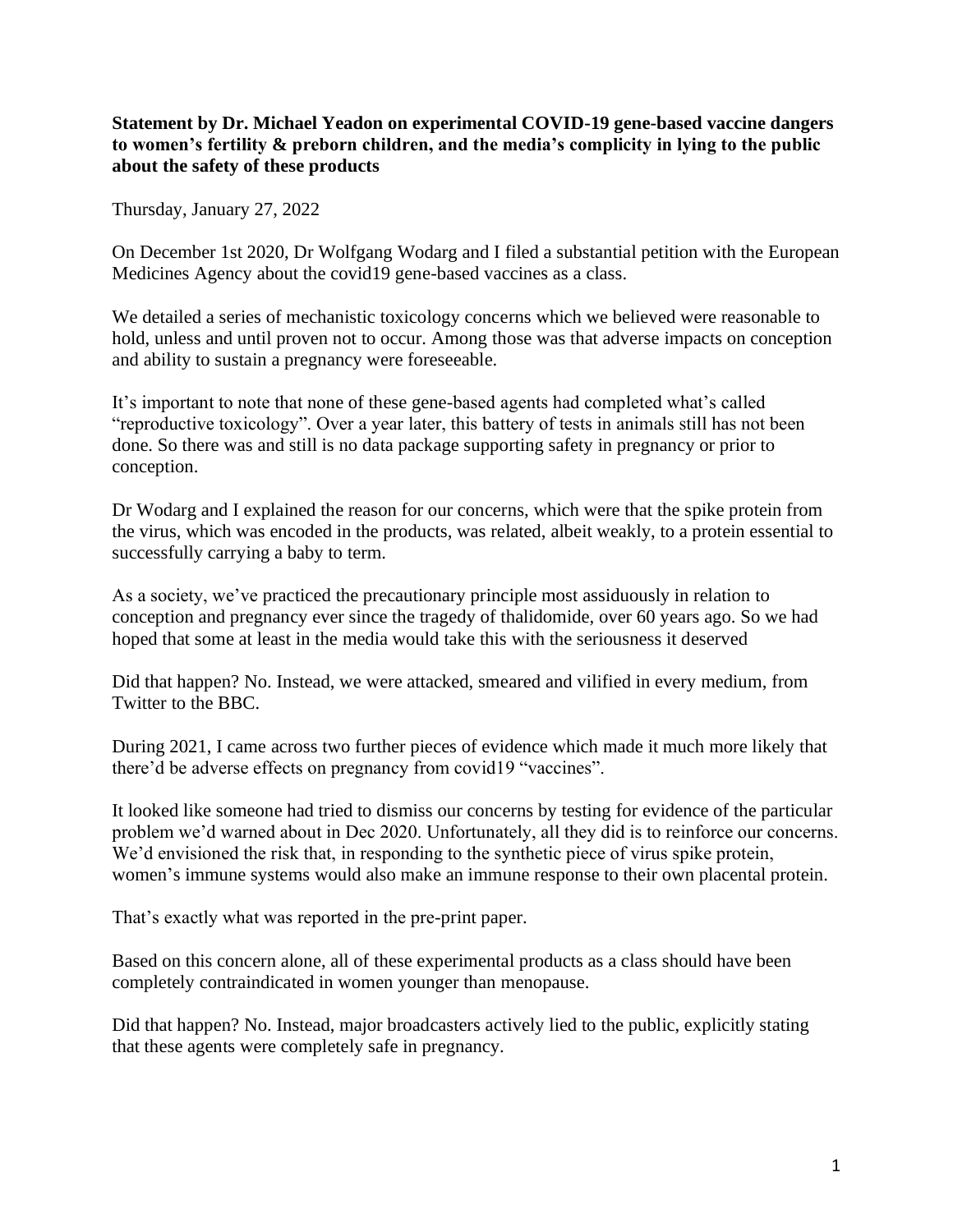I call out Emma Barnett of BBC Radio 4 for hosting a special episode of "Women' Hour", during which she directly attacked me by name on air in the most unpleasant terms. She also had her guest, who was from the Royal College of Obstetrics and Gynaecology repeat the lies that it was perfectly safe for young women to be injected.

The guest raised the stakes further, by lying that otherwise fit and well young women would risk severe illness and even death if they caught the virus in pregnancy. All to add pressure to get injected with something they did not need and anyway doesn't work.

The other piece of information wasn't new but we'd simply not seen it before. We'd missed it because, at the time of the regulatory submission, there was no reason to hunt for it. The concern was that the mRNA products (Pfizer and Moderna) would accumulate in ovaries.

An FOI request to the Japanese Medicines Agency revealed that product accumulation in ovaries occurred in experiments in rodents. I searched the literature based on these specific concerns and found a 2012 review, explicitly drawing attention to the evidence that the lipid nanoparticle formulations as a class do, in fact, accumulate in ovaries and may represent an unappreciated reproductive risk to humans. This was "a well known problem" to experts in that field.

I'll say that again. The pharmaceutical industry definitely knew, in 2012, that formulating these agents in lipid nanoparticles would lead them to accumulate in the ovaries of women to whom these were given.

No one in the industry or in leading media could claim "they didn't know about these risks to successful pregnancy".

So it's with tremendous anger and sorrow that I heard of military physicians blowing the whistle about the evidence of harms in pregnancy that their proprietary safety monitoring database had thrown out.

In the intervening months since journalists (including but definitely not limited to Emma Barnett) chose to downplay or downright lie about our concerns, we learned that women in the US military were experiencing 3X normal rates of miscarriage.

I'm not vindictive but I want some humility and contrition from the BBC and all other media outlets that lied to their audiences.

Meanwhile, please do not get injected with these inherently dangerous and ineffective experimental products. Warn anyone you know about the risks to pregnancy, now confirmed by whistleblowers from physicians in the US military.

Please also tell them there are likely to be other reproductive health consequences, even in young girls, because of accumulation in their ovaries.